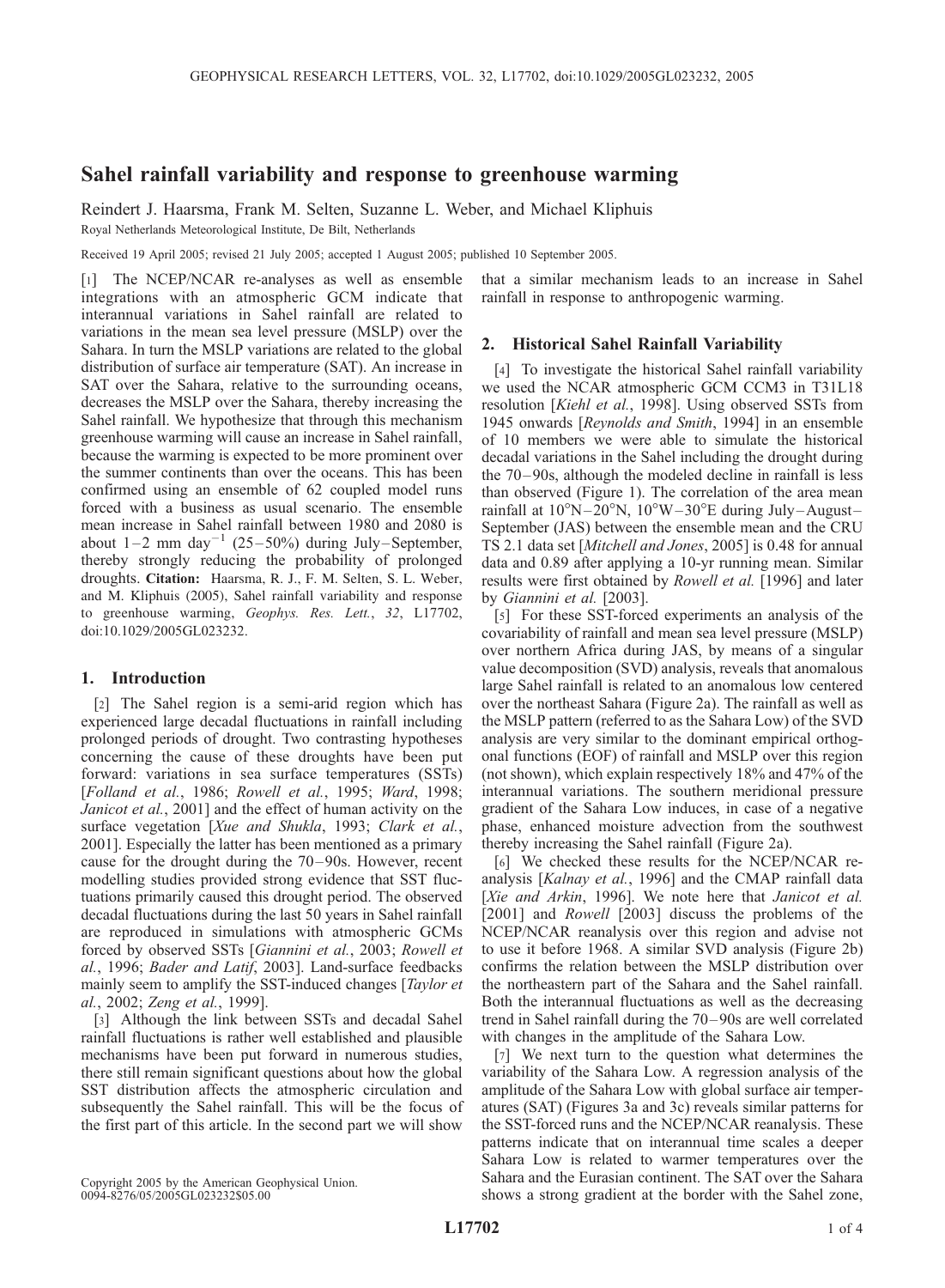

Figure 1. Anomalous rainfall  $\left[ \text{mm day}^{-1} \right]$  during JAS for the Sahel region  $10^{\circ}N - 20^{\circ}N$ ,  $10^{\circ}W - 30^{\circ}E$ . Thin lines: Individual model runs. Thick line: Observations. A 10-yr running mean is applied.

where increased rainfall, cloudiness and bottom moisture result in a decrease in SAT. The southern gradient in MSLP of the Sahara Low, which determines the anomalous moisture flux, is associated with this large gradient in SAT. Over the equatorial Pacific a strong ENSO signal is visible. The importance of ENSO for Sahel rainfall has been documented in several studies [Rowell et al., 1995; Janicot et al., 2001].

[8] On decadal time scales the regression analysis for the runs with prescribed SSTs shown in Figure 3b reveals a much weaker ENSO signal, but in addition shows a significant contribution from the Indian and South Atlantic ocean SSTs as was also observed by e.g. Folland et al. [1986], Rowell et al. [1995] and Giannini et al. [2003]. The Northern Hemisphere continental heating still remains significantly correlated with the Sahara Low.

[9] The effect of SSTs on Sahel rainfall has been explored extensively in previous studies, whereas up to now the role of continental surface temperatures has not yet been considered. Viewed from the perspective of forecasting the Sahel rainfall this is logical, because due to the



Figure 2. a) First SVD mode of anomalous MSLP [hPa] (contours) and rainfall  $\left[ \text{mm}\ \text{day}^{-1} \right]$  (shaded) for the  $10$ ensemble integrations with prescribed observed SST from 1940 – 2002. The patterns are normalized to one standard deviation of the PCs. The arrows are the regression of the moisture flux at 925 hPa  $[(kg.m) (kg.s)^{-1}]$  onto the normalized PC of the MSLP pattern. b) As a but now for the NCEP/NCAR reanalysis and CMAP data for 1979 – 2004. The explained total squared covariance in a and b are respectively 51% and 49%. The correlations of the PCs are 0.78 and 0.68.

large heat capacity of water there is a much larger potential predictability for SSTs than for land surface temperatures. However Figure 3 suggests that the MSLP distribution over the Sahara, and therefore the Sahel rainfall, depends on the temperature difference between the continents and the oceans: enhanced Sahel rainfall on decadal time scales is related to warm Northern Hemisphere continents and cool Southern Hemisphere oceans (Figure 3b).

[10] These results suggest that the anthropogenic changes in Sahel rainfall will depend on the spatial structure of the anthropogenic warming, which will be explored below.

### 3. Anthropogenic Changes

[11] For studying the anthropogenic changes we used the NCAR CSM 1.4 model, where CCM3 is coupled to an ocean model, which has  $25$  vertical levels and  $3.6^{\circ}$  longitudinal resolution. The latitudinal resolution ranges from  $0.9^\circ$  in the tropics to  $1.8^\circ$  at higher latitudes. No artificial corrections in the heat exchange between atmosphere and ocean are applied.

[12] The simulation period is  $1940-2080$ . Until 2000 the forcing includes temporally evolving estimates of solar radiation, volcanic aerosols and major greenhouse gases (GHGs). From 2000 onwards all these forcings are kept



Figure 3. a) Regression of SAT onto the PC of the MSLP pattern of the SVD mode for the forced SST integrations. b) As a but with a 10-year running mean applied. c) As a but now for the NCEP/NCAR reanalysis and CMAP data. The covariances are normalized by the variances of the PCs. The contour interval is 0.1 K. For the SST forced runs all responses larger than 0.1 K are significant according to the 99% threshold of a t-test. Due to the shortness of the NCEP/ NCAR and CMAP data the results are only significant according to the 80% threshold.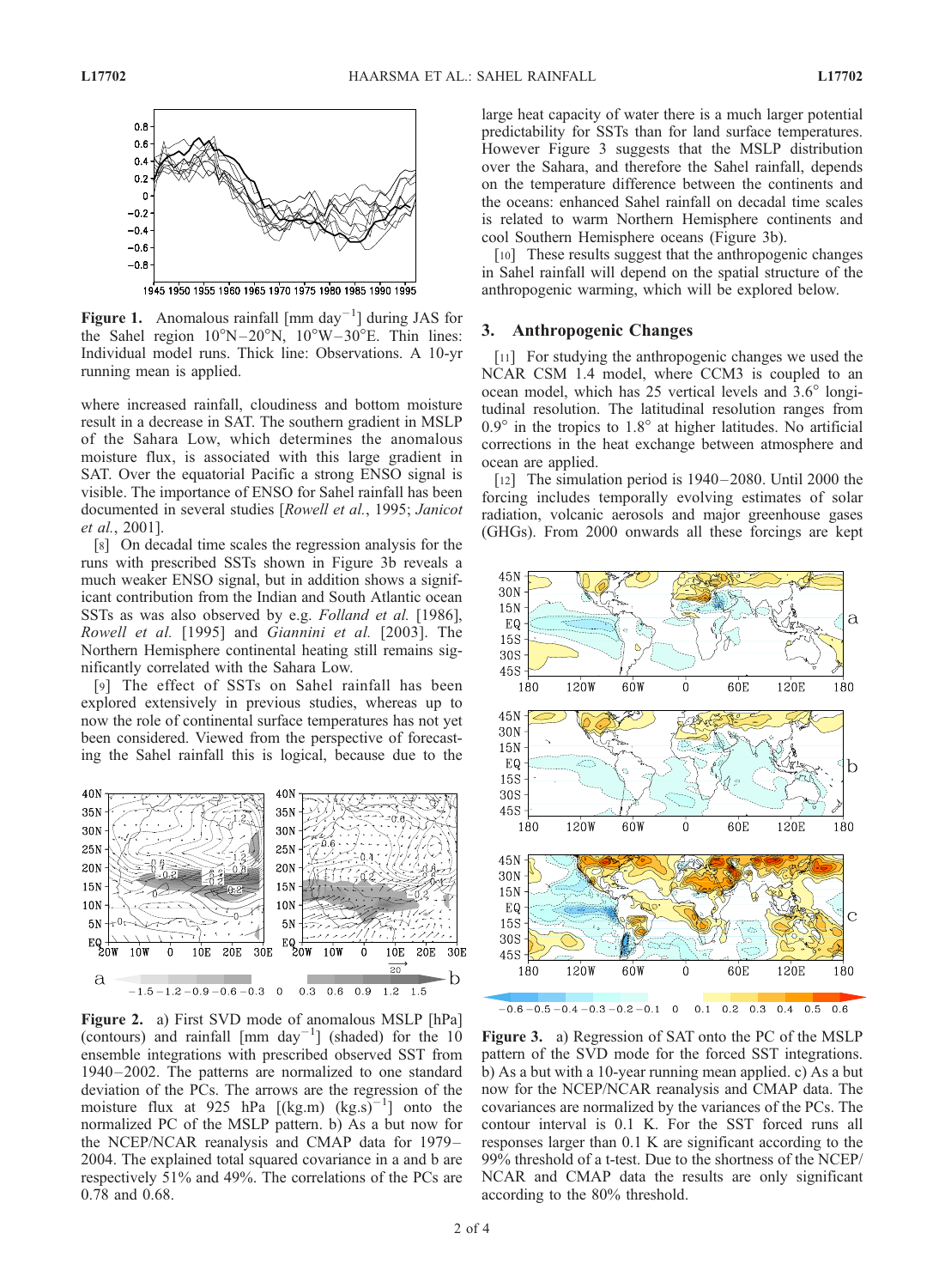

Figure 4. Coupled integrations: a) Difference in SAT [K] during JAS between 2050-2080 and 1950-1980. For SAT the global average mean between  $50^{\circ}$ S and  $50^{\circ}$ N is subtracted from it. b) Difference in rainfall  $\left[ \text{mm }\text{day}^{-1} \right]$ (shaded) and MSLP [hPa] (contours) during JAS between 2050 – 2080 and 1950– 1980. c) As b but now for the difference between the run with the Sahara heating and the control run (see text). The rainfall and MSLP have been reduced by a factor 2 to facilitate comparison with b.

constant, except for the GHGs, which increase according to a ''business-as-usual'' (BAU) scenario [Dai et al., 2001], similar to the SRES-A1 scenario. An ensemble of 62 simulations was produced, each differing in a small random perturbation to the initial atmospheric temperature field [Selten et al., 2004].

[13] The SVD analysis of Sahel rainfall and MSLP of the coupled integrations for the control period from 1940 – 2000 yielded very similar patterns as obtained in the SST forced runs (not shown). Also the regression of the Sahara Low with SAT reveals similar patterns although the signal over the oceans is reduced due to an underestimation of SST variability in the coupled model especially on decadal time scales. The main difference is the absence of the ENSO signal, which is probably due to the different characteristics of the ENSO simulated by the model (H. Zelle et al., personal communication, 2005).

[14] Over the tropics and subtropics the ensemble mean anthropogenic warming at the end of the integration period (Figure 4a) is less over the oceans compared to the continents. This is mainly due to the reduction in net surface solar radiation, which is larger over the oceans  $(4 \text{ Wm}^{-2})$ than over the continents  $(2.5 \text{ Wm}^{-2})$ . This reduction is related to an increase of low-level clouds, which is about 4 % over the oceans. Over the continents the increase is much less. Over Australia there is enhanced heating due to drying-out of the bottom. For the Sahara this mechanism does not play a role, because, with a latent heat flux of about 1  $Wm^{-2}$ , it is already almost completely dry at the beginning of the integration period. The contribution of the thermal inertia to the reduced warming of the oceans appears to be small: during the period of linearly increasing

GHG forcing the SAT difference between the oceans and the continents increases linearly without leveling-off. This is to be expected for the limited heat content of the mixed layer in the tropics and subtropics. We cannot rule out the possibility of a slow surface ocean response due to changes in the deep ocean because of the shortness of the integrations. However, G. A. Meehl et al. (personal communication, 2005) show for the CCSM3 climate model a similar difference in warming between the oceans and the continents, that does not reduce if the model is integrated for another 100 years after stabilization of the GHG emissions.

[15] *Neelin et al.* [2003] propose the "upped-ante" mechanism. In case of greenhouse warming the atmosphere will be able to contain more moisture. While in regions of deep convection the moisture supply will always be sufficient, regions at the margins of convection may not be able to meet the ''upped-ante'', due to an atmospheric circulation that advects dry air from non-convective regions into such margins. Analysis of the moisture budget reveals that indeed at the northern boundary of the Sahel rainfall zone the drying caused by  $\bar{v}.\nabla q'$  counteracts the moistening due to the monsoon effect  $\mathbf{v}' \cdot \nabla \overline{\mathbf{q}}$  caused by the deeper Sahara Low, both terms being of the same order of magnitude. Without the ''upped-ante'' mechanism, the Sahel rainfall zone would have shifted even further northward. The air that is advected from the non-convective region into the margins is also hot, which causes the enhanced warming just north of the Sahel rainfall zone (Figure 4a).

[16] Due to the heating over the Sahara we expect a decrease in MSLP over the Sahara and a subsequent increase in Sahel rainfall, similar as for the historical Sahel rainfall variations. Figure 4a and 4b show that indeed there is a decrease in MSLP of about 0.5 hPa over the Sahara and an increase in the order of  $1-2$  mm day<sup>-1</sup> (25-50%) in Sahel rainfall during JAS. The pattern of anthropogenic change in Sahel rainfall is very similar to the dominant pattern of interannual Sahel rainfall variability. The decrease in rainfall south of the Sahel caused by anthropogenic warming is also observed in the dominant pattern of rainfall variability for the coupled runs. This is not seen in the SST-forced runs (Figure 2a), possibly due to the different rainfall climatology.

[17] To test the hypothesis that an enhanced heating of the Sahara deepens the Sahara Low, thereby increasing the Sahel rainfall due to the increased moisture transport into the Sahel region, we performed an additional experiment. We compared a 30-year control integration of the atmospheric model with prescribed SSTs computed from the coupled integration for the period 1960 – 1960, with a similar integration in which we applied an enhanced heating of 4  $\text{Wm}^{-2}$  over the Sahara. This heating is stronger than the anomalous land-sea contrast of about  $1.5 \text{ Wm}^{-2}$  at the end of the integration period in order to obtain a clear result from this sensitivity experiment. Due to this heating the temperature over the Sahara increases about  $1^{\circ}$ C and Figure 4c shows that for JAS this indeed causes an anomalous low over the Sahara and an anomalous rainfall pattern that is very similar to the anthropogenic pattern in the coupled model (Figure 4b). The amplitude of the anomalous rainfall pattern in this experiment is about a factor of 2 stronger than the anthropogenic increase in the coupled integration, which is in agreement with the stronger increase in SAT over the Sahara and the resulting deeper Sahara Low.